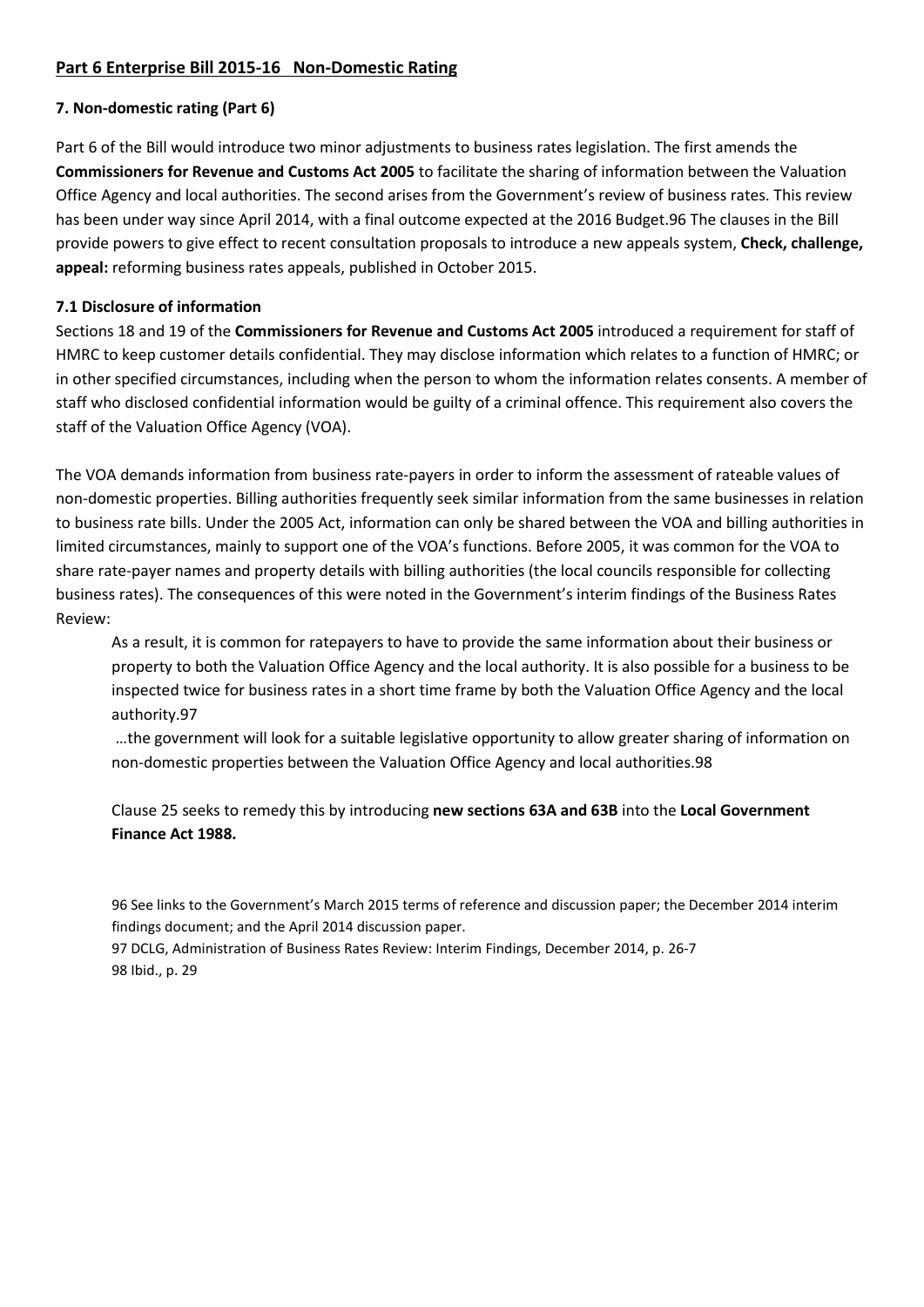#### Number , 26 January 2016 40

New section 63A provides that VOA staff may provide information to a 'qualifying person' for a 'qualifying purpose'. A 'qualifying person' includes billing authorities, major precepting authorities,99 the Secretary of State and the Welsh Ministers. It also includes any person exercising the functions of, or providing services to, billing authorities or major precepting authorities: this ensures that information can be provided to any private contractors undertaking work that is a 'qualifying purpose' (sub-section (3c-d)). A 'qualifying purpose' is the purpose of carrying out the functions associated with the non-domestic rating system, in Part 3 of the 1988 Act (sub-section (4)). Sub-sections (5) and (6) permit the Secretary of State to prescribe additional qualifying persons and purposes.

New section 63B (1) provides that information provided under section 63A or B cannot be further disclosed unless this is done for a 'qualifying purpose' under new section 63A (4); or for court proceedings or a court order. However, information may be disclosed with the consent of the person to which it relates. Information that is disclosed must not contain a person's identity, nor must it be possible to deduce their identity (subsection (4)).100

Sub-sections (4) to (10) specify that disclosing information relating to a person which specifies their identity, or which can be deduced from it, would be a criminal offence. Sub-section (5) provides that a belief that the information was already public, or a reasonable belief that its publication was lawful, are defences.

New section 63C provides that revenue and customs information disclosed under new sections 63A or 63B that identifies the person to whom the information relates, or enables their identity to be deduced, is exempt from the Freedom of Information Act.

These new provisions apply only to England and Wales, where the VOA is responsible for rateable values. Its counterparts in Scotland and Northern Ireland are not affected.

### **7.2 Business rates appeals**

Clause 26 would enable the implementation of some of the proposals in the consultation document **Check, challenge, appeal**: reforming business rates appeals, published in October 2015.101 This followed proposals in the Government document Administration of Business Rates Review: Interim Findings, published in December 2014. The consultation concerns the operation of the business rates appeals system by the Valuation Tribunal for England.

99 These include county councils, fire and rescue authorities, and the GLA i.e. other local authorities which receive part of their income from business rates revenue.

100 This could apply in instances where the name and address of a property is withheld, but where it is sufficiently unique that it can be identified by its other characteristics: for instance, the only large hotel near a particular village. Anonymised information of this kind can often be used as evidence within the business rate appeals process. 101 See also DCLG, Administration of Business Rates Review: Interim Findings, December 2014, p. 19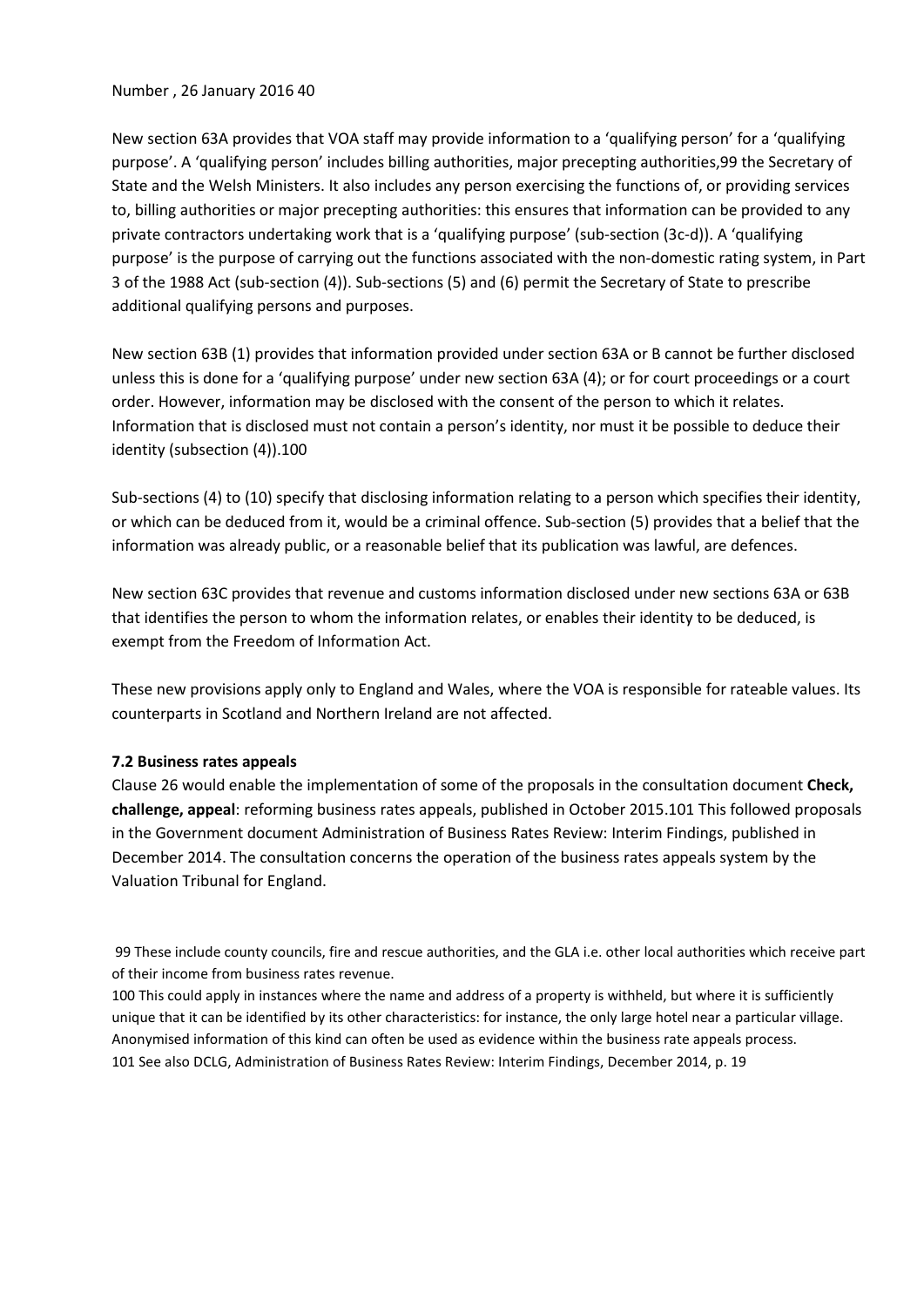41 Enterprise Bill [HL] 2015-16

Concerns have been expressed since 2011 at the Valuation Tribunal's backlog of cases and the time taken to hear appeals.102

The consultation applies to England only, as business rates are devolved to Scotland, Wales and Northern Ireland. It closed on 4 January 2016.

The consultation proposes to introduce a new three-stage appeal process, entitled 'check, challenge, appeal'. The 'check' stage is intended to enable the VOA and the ratepayer to reach agreement on a rateable value. The intention is that the majority of proposals will be resolved quickly at this stage: the consultation states "Routine or speculative challenges which are not supported by a robust case will be identified and dealt with swiftly, and this will have benefits for ratepayers who raise genuine issues…". 103

If the ratepayer still disagrees with their rateable value, they may initiate the 'challenge' stage. This must be done within four months of the end of the 'check' stage. Any appeal that has spent more than twelve months at 'check' stage is to move on automatically to the 'challenge' stage.

At the 'challenge' stage, the ratepayer must set out the points on which they have been unable to agree at 'check' stage, and they must propose an alternative rateable value, with supporting evidence. Currently, ratepayers are not required to propose an alternative value when challenging their rateable value:

3.19 When ratepayers make an appeal against their rateable value, the law requires them to include a statement of why they believe the rateable value is inaccurate.4 However, the system allows ratepayers to lodge challenges with little or no investigation or explanation of why they think the rateable value is wrong. Normally a ratepayer need only claim that their rateable value is 'incorrect and excessive' to be able to make a challenge.

3.20 As a result the Valuation Office Agency receives a large number of appeals on which it can take no action until it has held discussions with ratepayers….. Most appeals are in some way seeking a reduction in the rateable value either for a physical change or to correct the level of value. Therefore, the alternative valuation of the property should be the key part of any formal challenge. Other appeals may concern the size of the property or how it is occupied. But at the moment very few challenges include a valuation or an explanation or what changes are needed to the assessment.104

A challenge which does not include an alternative rateable value and supporting evidence will be returned as invalid (though it can be resubmitted within the four-month time limit).105 The VOA must then issue a decision notice or reach agreement with the ratepayer.

102 For instance, see HC Deb 28 November 2013 c387W; HL Deb 28 October 2015 c51 103 DCLG, Check, challenge, appeal: reforming business rates appeals, 2015, p. 7 104 DCLG, Administration of Business Rates Review: Interim Findings, 2014, p. 21 105 DCLG, Check, challenge, appeal: reforming business rates appeals, 2015, p. 12. The time limit pauses whilst the VOA is deciding whether to accept the challenge as valid.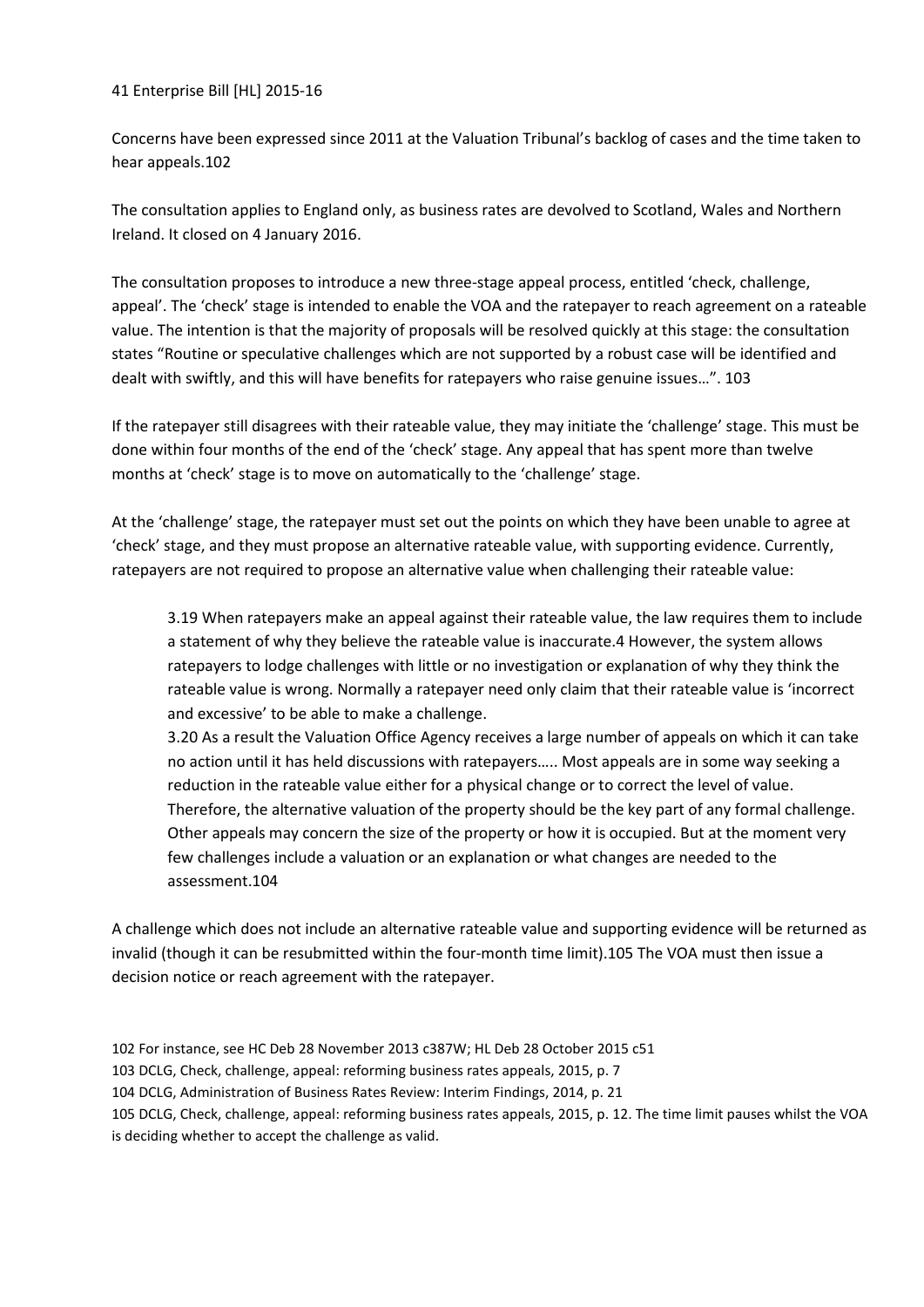Number , 26 January 2016 42

The 'appeal' stage is the third stage. If the ratepayer is still unhappy with their rateable value following the decision notice issued under the 'challenge' stage, or the case has been at 'challenge' stage for 18 months, they may appeal to the Valuation Tribunal for England, as at present.

An appeal must be made within four months of the decision notice at 'challenge' stage (or within four months of the case having remained at 'challenge' stage for 18 months). The ratepayer must give a substantive explanation of why they still disagree with the VOA's valuation.

The Government proposes to restrict the introduction of substantial new evidence at this stage by either party to the appeal, save at the mutual agreement of the parties.106 It also proposes to introduce civil penalties of up to £500 for the provision of false information, with a right of appeal.

The Government also proposes to introduce fees for the appeal stage, either in the range of £100-300 as with other tribunals, or fees related to rateable value. The consultation document said:

The current business rates appeals system allows ratepayers to challenge their rateable value and proceed to an independent Tribunal at no charge. In contrast, charges are common in other Tribunals. The government would welcome views on whether introducing a charge could help to reduce the number of speculative appeals in the system.107

### **7.3 The Bill**

Clause 26 would allow these suggestions to be given effect through regulations made by the Secretary of State, by introducing some new sub-sections into **section 55 of the Local Government Finance Act 1988.** They apply only to valuation lists in England. New sub-section 55 (4A) permits regulations to be made specifying what steps must be taken before the ratepayer can make a proposal. This will allow the introduction of the three stages of the new appeal process.108

The regulations may also define the length of time and circumstances in which any of the steps may be taken (new sub-section (4A) (b)). The Government's intention is to permit ratepayers to move from the 'check' stage to the 'challenge' stage after twelve months if the appellant and the VOA have been unable to agree; and to move from the 'challenge' stage to the 'appeal' stage after eighteen months if no decision has been issued. 109 The regulations may also permit valuation officers to impose a fine of up to £500 on any person who knowingly, recklessly or carelessly gives false information as part of this process, as proposed by the 2015 consultation paper. 110

New sub-section 55(5A) would permit regulations to be made covering the appeal process, specifically regarding the grounds on which an appeal may be made; matters which cannot be taken into account by the Valuation Tribunal; when new evidence may be admitted; and to permit the establishment of a regime of fees for tribunal appeals, including circumstances in which those fees are to be refunded.

106 Ibid., p. 16 107 Ibid., p. 23 108 See DCLG, Check, challenge, appeal: reforming business rates appeals, 2015, p. 8 109 Ibid., p. 10-11. 110 Ibid., p. 11